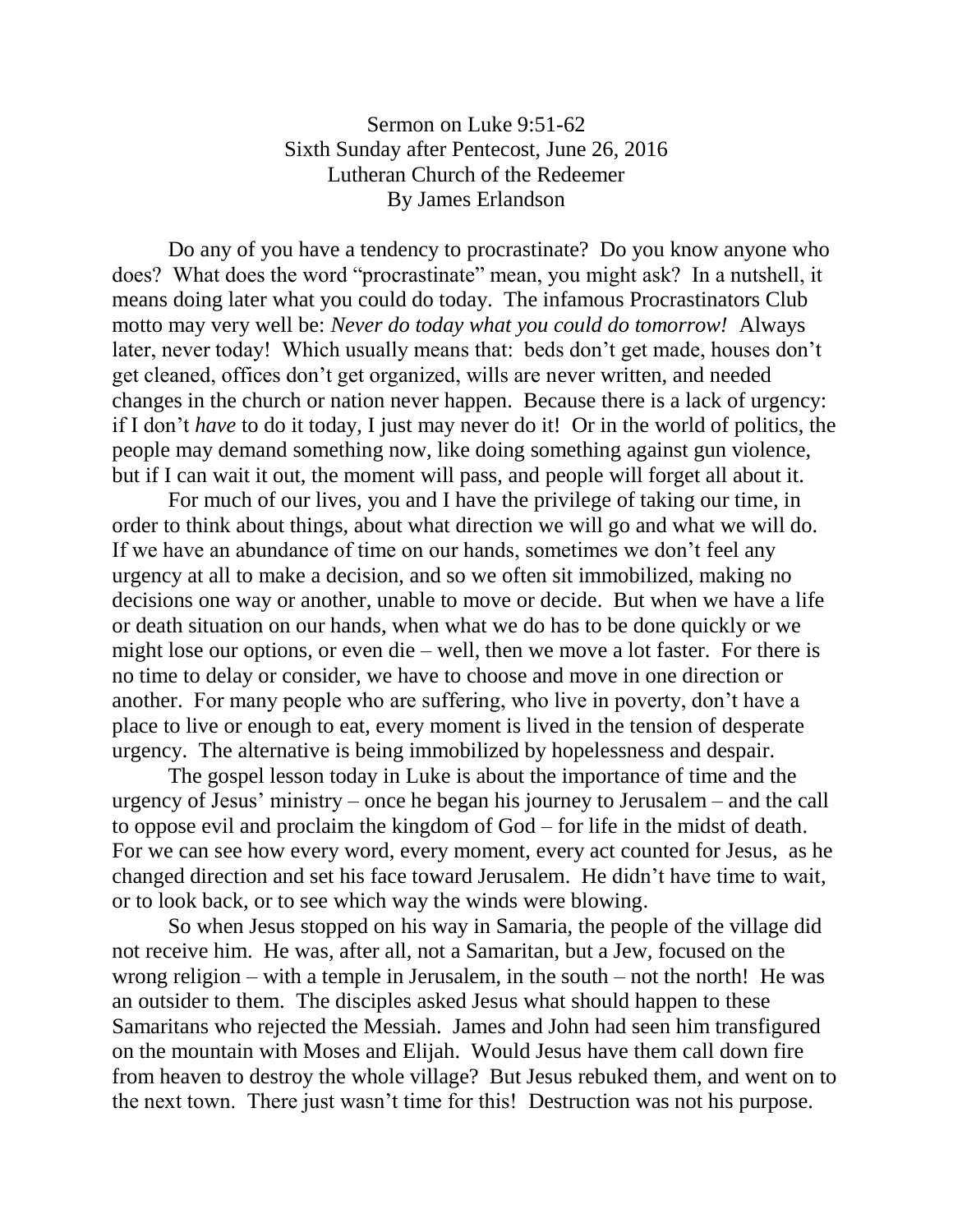So, on to Jerusalem! Along the way, three persons called out to Jesus, asking to follow him. The first said they would follow wherever he went – but did they know how difficult the journey would be, that there would be no place or shelter for them to stay and sleep, Jesus asked? Another wanted Jesus to wait so that he could bury his father  $-$  a reasonable request, we would agree. But again, there was no time for this – let the dead bury their own dead, Jesus said, for your job and mine is to proclaim the kingdom of God. A third person wanted to take the time to say goodbye to loved ones and friends, but Jesus said that if you are plowing a field, you cannot look back behind you, or you will go off course – such is the path Jesus forged in proclaiming the kingdom of God. Difficult words and a challenging call, to be sure. You might think that Jesus was being "insensitive". But from now until he reached Jerusalem and was lifted up on a cross, the urgency of Jesus' mission consumed him. There was no time to wait.

Today's legislative process in the nation's capitol and in our own state legislature can be terribly slow and deliberative. But sometimes the action "speeds up" in a crisis. For example, in the House of Representatives last week, the Congress was set to adjourn for the Fourth of July holiday, but then the massacre in Orlando happened, with 49 innocent people killed. As usual, no national legislation in response was expected, but a few legislators had had enough. Senators held a filibuster until the Senate held a vote on gun control bills – which, of course, failed. The Congress paused for another customary moment of silence, but after that brief moment, all hell broke loose, as Democratic legislators, led by John Lewis, asked "Where's the bill?" Then they held an overnight sit-in on the House floor, seeking a vote on a bill barring assault rifle purchases from those on the terrorist "watch list". An imperfect bill, to be sure – but here, perhaps, is one intended message: "No one who says a prayer and pauses for a moment of silence, without seeking to move to make a change in the present violence of our time – to help stop the killing and the easy availability of assault weapons by those who would harm others – is fit to serve as a member of Congress." Whatever you think about their solution – the legislation they proposed to help stop gun violence, the point is that they could no longer wait to do something, they wanted to act. But of course, they were stymied again, and the Congress adjourned for the Fourth of July Holiday, because they didn't have the votes. Action will have to wait; we don't know how long.

Contrast this with the impatience to act which two disciples, James and John had when the people of a Samaritan village did not receive Jesus into their town. James and John wanted Jesus to bring fire down from heaven, to destroy them just like Sodom and Gomorrah, because they did not welcome him. But Jesus rebuked them, and went on to another village, on his way to Jerusalem.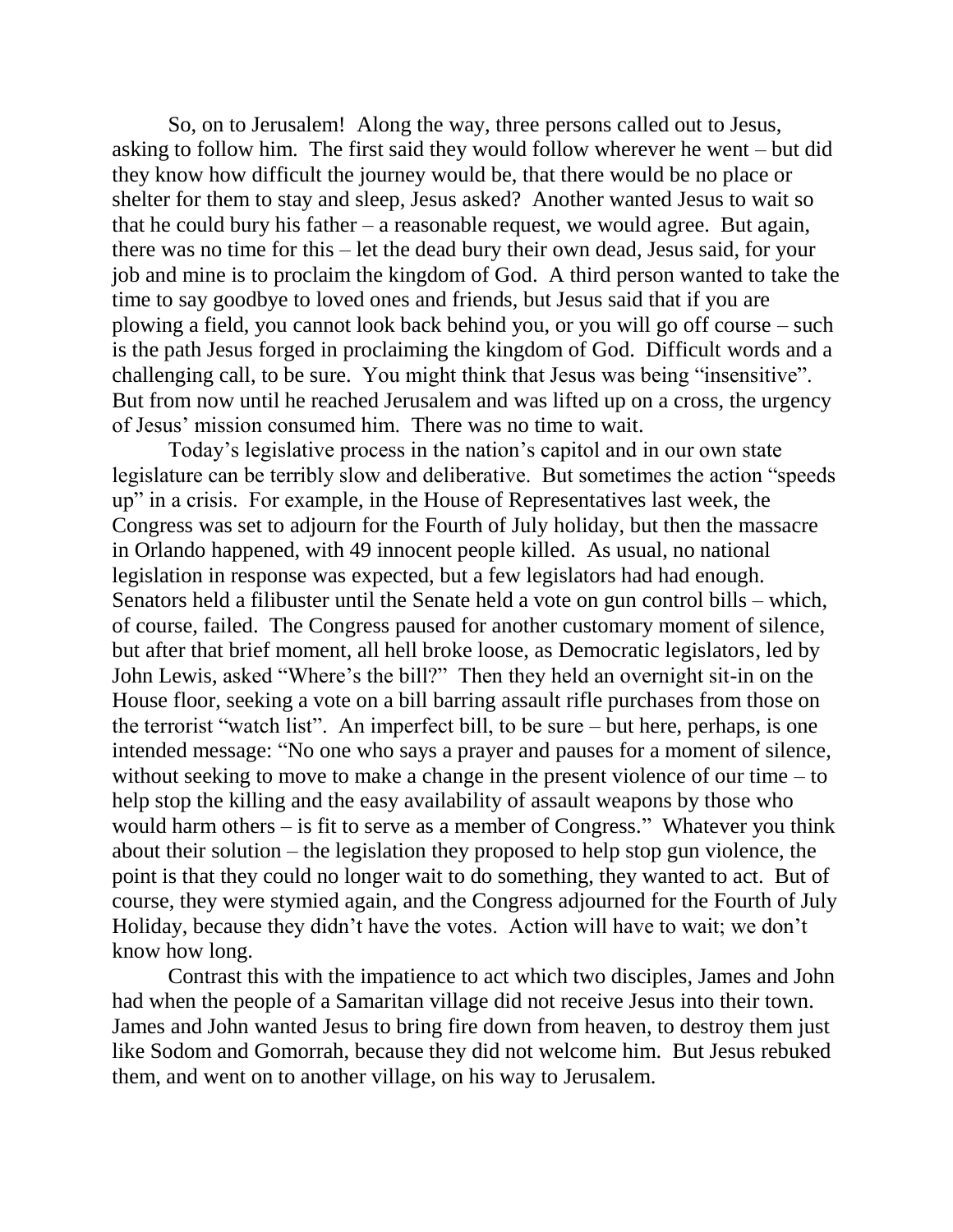Just two weeks ago, one man decided that he could not contain his anger any longer against the gay community who celebrated on Latino night in the Pulse Night Club in Orlando. He took things into his own hands, with an automatic assault rifle, killing 49 human beings and shooting another 53 before he was killed by police. His anger was kindled against gays who lived, loved and danced contrary to his mistaken beliefs about his own religion, and before he died he proclaimed his allegiance to ISIS and their false beliefs about Islam. Just as a young white man in South Carolina last year professed his mistaken beliefs, from white supremacy racist dogma, then shot and killed nine African American Christians in Mother Emanuel AME church at Bible study, because of the color of their skin. His anger and delusion overcame whatever he was taught about love for neighbor in his Lutheran confirmation class – if only he had asked Jesus what to do. In the gospel, Jesus showed the path to which God calls us, as he rebuked his disciples who wanted to punish those who didn't receive him, and instead set his direction toward Jerusalem, where he would face betrayal, arrest, trial and crucifixion. He died for the sins of everyone, offering his life, his own body for the life of the world. Jesus shows us a new way, not of revenge or retribution for the perceived errors of one another's beliefs or ways, but self-giving love, forgiveness and compassion to give life, and not death.

Twenty years ago on June 22 a group of the Ku Klux Klan held a rally in Ann Arbor, Michigan. The group of white supremacists quickly found themselves outnumbered by hundreds of protesters, who told them they were not welcome in this progressive college town. One of the Ku Klux Klan members, marked with an SS tattoo and wearing a t-shirt emblazoned with a confederate flag found himself separated from his comrades, on the wrong side of the fence. He was soon surrounded by hostile demonstrators, who yelled "Kill the Nazi", as they beat him with sticks. A young, African American woman named Keisha Thomas threw herself over the man, and cried out, "You can't beat goodness into him!" Someone took her photograph, which has become famous, as proof that she risked her own body to protect someone who would never do the same for her. In the moment, the crowd had lost its humanity, and Keisha's choice to act was to affirm what they had lost – humanity – her choice was to be human, to have hope. Her choice made all the difference, and saved this man from terrible injury or death. I submit that hers was a choice following Jesus, closely akin to what Jesus would do.

Today we find ourselves in the midst of partisan bickering over legislation, and division amongst ourselves over what direction our nation, and our people, should go. There are a lot of people angry with each other, or not listening to others. We even see fist-fights and shoving matches at campaign rallies.